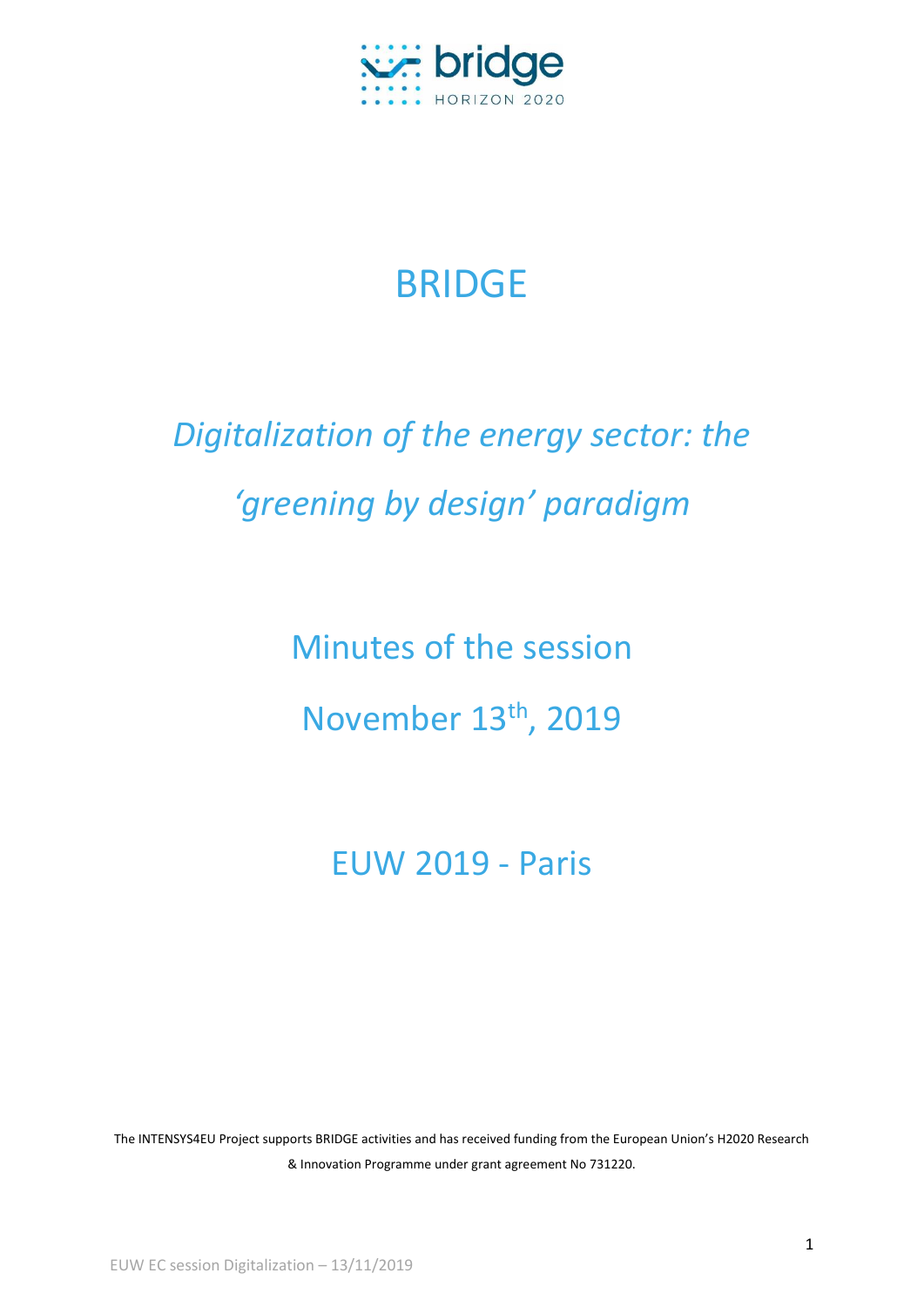

## **EUW 2019, Paris – EC Session on Digitalization EU project zone – 13 November 2019, 9:30 – 12:15**

The different PPT presentations of the morning are uploaded in the restricted area of the BRIDGE website. More information about the BRIDGE project presented can be found in the BRIDGE Brochure (https://www.h2020-bridge.eu/).

| 9:30-9:35    |                                                                                                                                                                                                                                          | Introduction by the Commission, Patricia Arsene (DG CONNECT)               |  |
|--------------|------------------------------------------------------------------------------------------------------------------------------------------------------------------------------------------------------------------------------------------|----------------------------------------------------------------------------|--|
|              | Presentation of the agenda and participants.                                                                                                                                                                                             |                                                                            |  |
|              | The eight H2020 projects invited to the session were asked to answer                                                                                                                                                                     |                                                                            |  |
|              | in 5' the same questions (please see below):                                                                                                                                                                                             |                                                                            |  |
|              | How are your activities/objectives<br>translated into green/sustainability?<br>How do you tackle the energy consumption<br>and environmental impact of the digital<br>solutions and infrastructure you<br>implement/use in your project? |                                                                            |  |
|              | <b>MIGRATE</b>                                                                                                                                                                                                                           | <b>FLEXCoop</b>                                                            |  |
|              | <b>QUANTUM</b>                                                                                                                                                                                                                           | <b>SPEAR</b>                                                               |  |
|              | <b>SOGNO</b>                                                                                                                                                                                                                             | <b>DOMINOES</b>                                                            |  |
|              | plan4res                                                                                                                                                                                                                                 | <b>EnCompass</b>                                                           |  |
|              |                                                                                                                                                                                                                                          |                                                                            |  |
|              | <b>LUXUPEAN</b><br>HOR                                                                                                                                                                                                                   | 2020                                                                       |  |
|              | Followed by a panel aiming to reply the following:                                                                                                                                                                                       |                                                                            |  |
|              |                                                                                                                                                                                                                                          |                                                                            |  |
|              | <b>Panel discussion</b><br>'How will you contribute and work together<br>towards the European Green Deal?'                                                                                                                               |                                                                            |  |
|              | MIGRATI<br>QUANTUI                                                                                                                                                                                                                       | <b>FLEXCoop</b><br><b>SPEAR</b>                                            |  |
|              | SOGNO                                                                                                                                                                                                                                    | <b>DOMINOES</b>                                                            |  |
|              | <b>Plan4res</b>                                                                                                                                                                                                                          | <b>EnCompass</b>                                                           |  |
|              | <b>EUROPEAN</b><br>HOR                                                                                                                                                                                                                   | 2020                                                                       |  |
|              | Policy context - Greening by design, a European Commission                                                                                                                                                                               |                                                                            |  |
| $9:35-9:45$  | perspective, Svetoslav Mihaylov (DG CONNECT)                                                                                                                                                                                             |                                                                            |  |
|              |                                                                                                                                                                                                                                          | Processing is focused on data centre. Green data centre addressed by       |  |
|              |                                                                                                                                                                                                                                          | the Commission is also important to make them more energy                  |  |
|              |                                                                                                                                                                                                                                          | efficient. ICT footprint is a major topic. Factsheets for EU projects will |  |
|              | be done.                                                                                                                                                                                                                                 |                                                                            |  |
| $9:45-11:05$ | <b>Olivier Genest (WG Data Management)</b>                                                                                                                                                                                               | Presentations of projects (5' per project) and Q&A, moderated by           |  |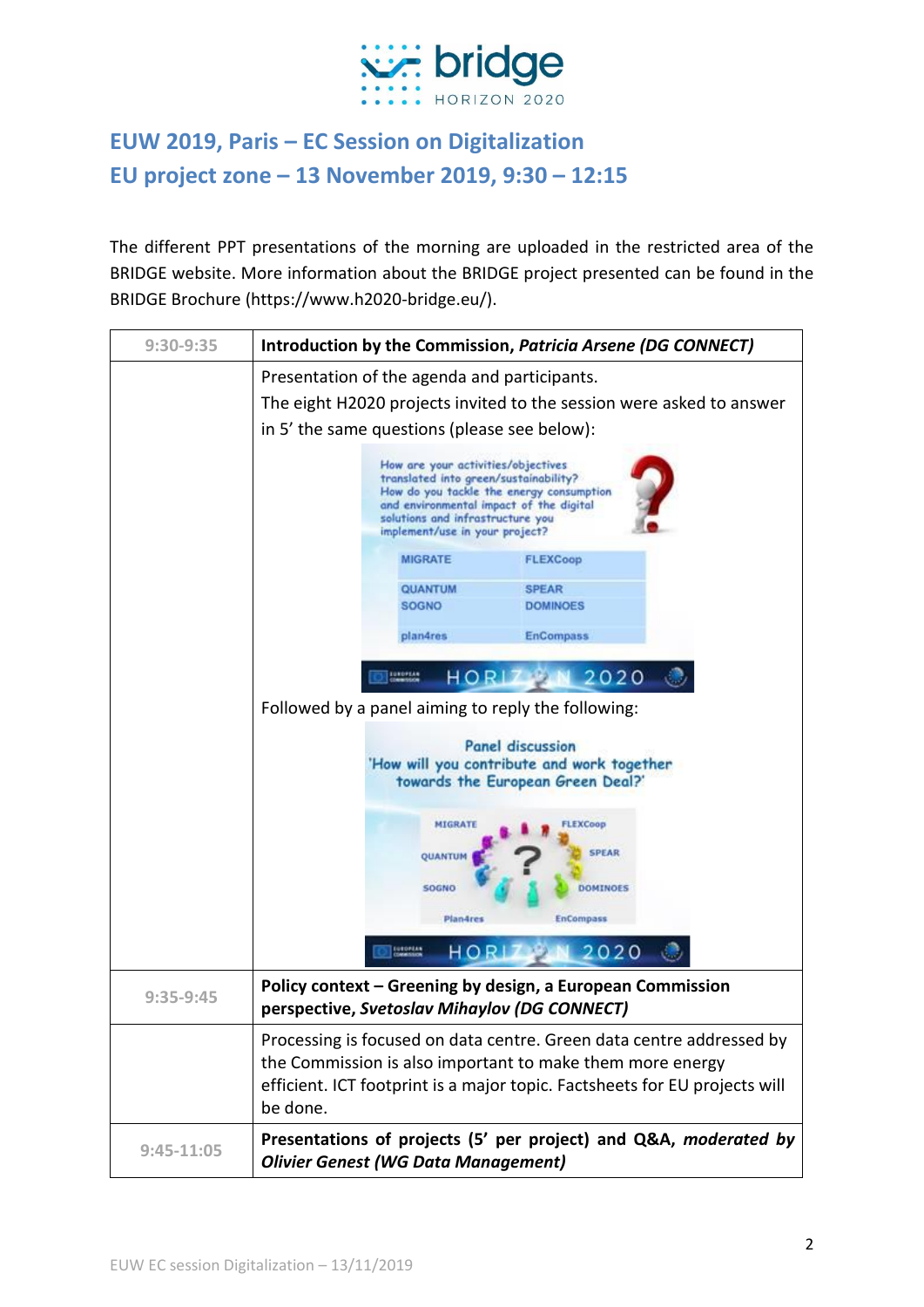

| <b>MIGRATE</b><br><b>Hannes Munzel</b>    | The MIGRATE project gathers 12 EU utilities, 12 Academic and 1 SME.<br>The main objective of the project is to increase the share of power<br>electronic devices and improve the power system stability.<br>Example of results: develop prototype tool for visualising Power<br>Electronic (PE) penetration and Power Quality (PQ) vizualisation tool<br>that allow to show how large are the 5th harmonic on the Irish grid and<br>substations.<br>Question: Did you consider the energy impact/consumption of the tools<br>developed?<br>The first concern was the security of the grid, the greening by design                                                                                                                                                                                                                                                                                                                                                                                                                                                                                                                                                                                                                                                                                 |
|-------------------------------------------|---------------------------------------------------------------------------------------------------------------------------------------------------------------------------------------------------------------------------------------------------------------------------------------------------------------------------------------------------------------------------------------------------------------------------------------------------------------------------------------------------------------------------------------------------------------------------------------------------------------------------------------------------------------------------------------------------------------------------------------------------------------------------------------------------------------------------------------------------------------------------------------------------------------------------------------------------------------------------------------------------------------------------------------------------------------------------------------------------------------------------------------------------------------------------------------------------------------------------------------------------------------------------------------------------|
| <b>QUANTUM</b><br><b>Stefan Plesser</b>   | paradigm could be an opportunity for the future of MIGRATE.<br>The QUANTUM project focuses on a auality control loop between<br>engineering, construction & operation. Quality Management is a third-<br>party task which starts with setting targets, needs to be based on data<br>(data must be made available) and can be applied digitally. Synavision<br>company provides a software to host buildings data and evaluate<br>buildings performance in a standardised way (based on the German<br>technical monitoring report and the European Guidebook 'Quality<br>management for buildings'). The COPILOT company certifies that this<br>tool is used to evaluate the system. Certification schemes are provided<br>for renovated and new buildings.<br>Question: Is the energy efficiency of the building ICT infrastructures<br>evaluated?<br>Unfortunately not but quality management is green & favours<br>sustainability.                                                                                                                                                                                                                                                                                                                                                              |
| <b>Plan4RES</b><br>Sandrine<br>Charousset | The Plan4res project aims to contribute to the decarbonisation of<br>Europe by optimizing the balance between new investments and<br>optimum use of existing assets and by maximising the use of the<br>flexibility that exists. Need to have an integrated modelling of the<br>whole energy system which is necessary to simulate green energy<br>system expansion and operation at lowest cost. A set of models has<br>been design: an end-to-end modelling tool. Between 2020 to 2050,<br>uncertainties, traditional plans, renewables plans, demand response,<br>electric vehicles have been considered.<br>The SMS++ tool have been developed: An end-to-end planning and<br>operation tool, composed of a set of optimization models based on an<br>integrated modelling of the pan-European Energy System. Three case<br>studies will be studied, highlighting the tools adequacy and relevance.<br>Question: Did you consider the energy impact/consumption of the tools<br>developed?<br>High level ICT tools and servers are used. The consumptions of power<br>electronic devices are actually studied and should be considered in the<br>modelling system. The model is generic so if energy consumption is<br>represented as a cost it could be implemented in the modelling system. |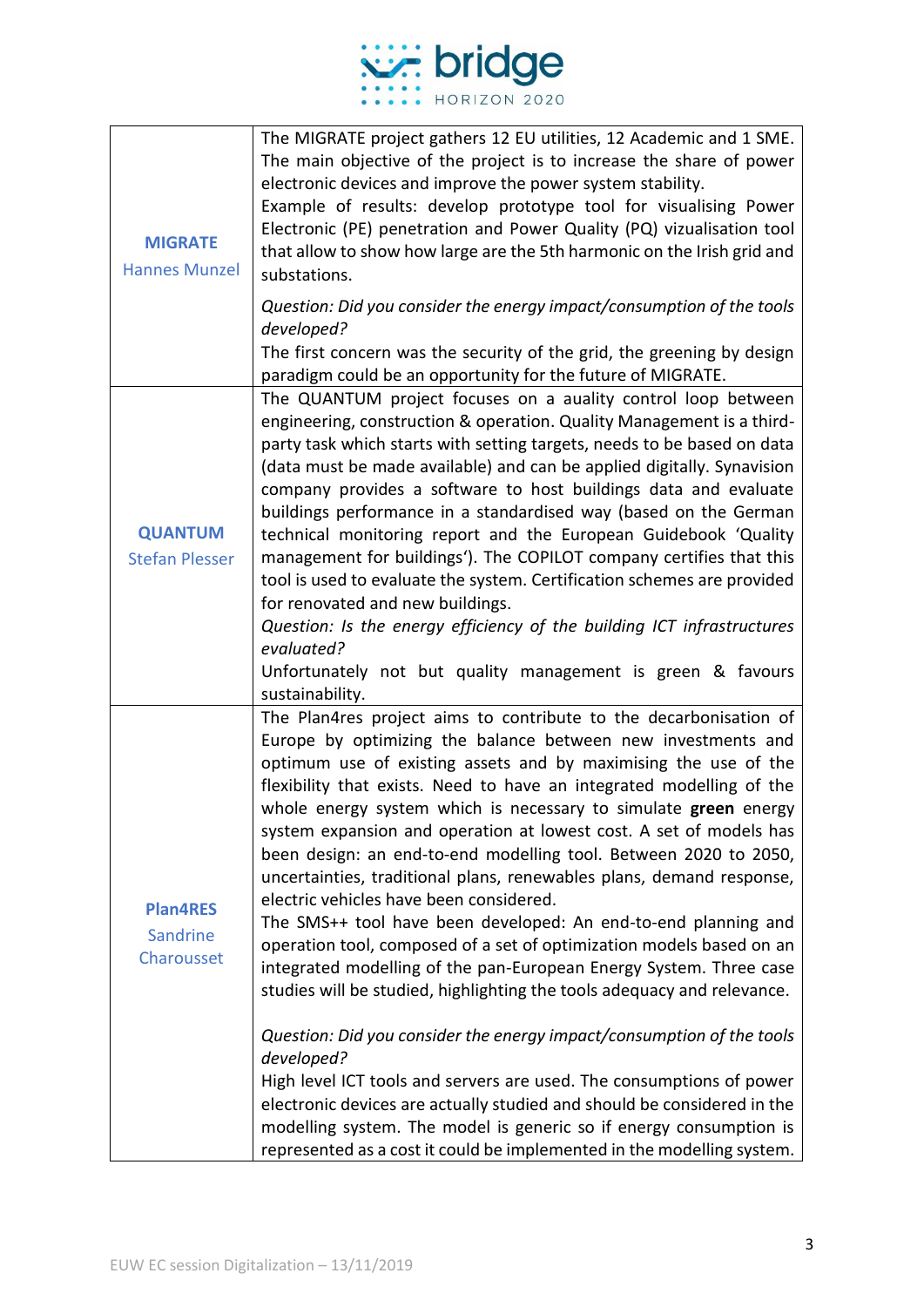

| <b>FLEXCoop</b><br><b>Roland Tual</b>   | The FLEXCoop project is about demand response tools for energy<br>cooperatives: it is a complete demand response tool, supporting the<br>stability of the grid, supporting the different services and prosumers.<br>Based on citizen initiatives using cooperatives as aggregators and<br>enabling consumers to support the grids. From the flex side, the key<br>activities are to build up a complete demand response optimization<br>framework, integrate smart home demand-response optimization.<br>From the coop side: the key activities are to introduce the prosumer<br>concept, create new and viable business models and secure the grid in<br>a decarbonized energy system. A prosumer and aggregator market<br>place to bridge the gap between citizens and system value was created. |
|-----------------------------------------|----------------------------------------------------------------------------------------------------------------------------------------------------------------------------------------------------------------------------------------------------------------------------------------------------------------------------------------------------------------------------------------------------------------------------------------------------------------------------------------------------------------------------------------------------------------------------------------------------------------------------------------------------------------------------------------------------------------------------------------------------------------------------------------------------|
|                                         | Question: How the ICT tools help the consumer engagement?<br>In fact the question could be 'How this tool provides what the citizen<br>wants?'. Cooperatives and trusted actors, where people are members<br>and active participants, provide the tools/support what citizens want.<br>Regarding the energy impact, the project aims at assessing the energy<br>consumption of the ICT tool and data generated.                                                                                                                                                                                                                                                                                                                                                                                    |
| <b>SPEAR</b><br>Solon<br>Athanasopoulos | The objective of the SPEAR project is to build an attack detection<br>mechanism and promote resilience operations in smart grids. Critical<br>infrastructures have to be secured and private. The main challenge is<br>to detect cyberattacks using new technologies and capabilities.<br>Three major components in the SPEAR platform are pointed out:<br>SPEAR SIEM: detect any intrusion on the grid and visualise all<br>detections and anomalies;<br>SPEAR FRF: provide a legal framework;<br>Repository of incidents.<br>$\overline{\phantom{0}}$                                                                                                                                                                                                                                            |
|                                         | During the design of the project the consortium had not the green<br>paradigm in mind but then deep-learning technic and IoT devices with<br>low energy consumption have been used to address this issue.                                                                                                                                                                                                                                                                                                                                                                                                                                                                                                                                                                                          |
|                                         | Question: Is it valuable to share the repository incidents?<br>The sharing platform is a very important tool and the SPEAR consortium<br>works closely with EE-ISAC. There is some connexion to be made with<br>the BRIDGE Task Force on Cybersecurity. New players are going to be<br>invited by SPEAR and EE-ISAC. Discussions must be planned.                                                                                                                                                                                                                                                                                                                                                                                                                                                  |
| <b>DOMINOES</b><br>Jan Segerstam        | The DOMINOES project aims to enable the use of more renewables by<br>novel market design enabling local and wholesale market interaction.<br>ICT solution will be implemented.                                                                                                                                                                                                                                                                                                                                                                                                                                                                                                                                                                                                                     |
| <b>ENCOMPASS</b><br>Piero Fraternali    | In the ENCOMPASS project, household consumer data are managed<br>through automated data meter. A mobile app allows to visualize the<br>consumption, with own objectives to be fixed. It leads to energy<br>savings, up to 10% in some cases.                                                                                                                                                                                                                                                                                                                                                                                                                                                                                                                                                       |
| <b>FUNERGY</b><br>Piero Fraternali      | The FUNERGY project is about Gamification program with easy smart<br>meter access, rewards, earning badges. It helps to engage millennials<br>and kids. You play the game and you interact with the mobile app. An                                                                                                                                                                                                                                                                                                                                                                                                                                                                                                                                                                                 |